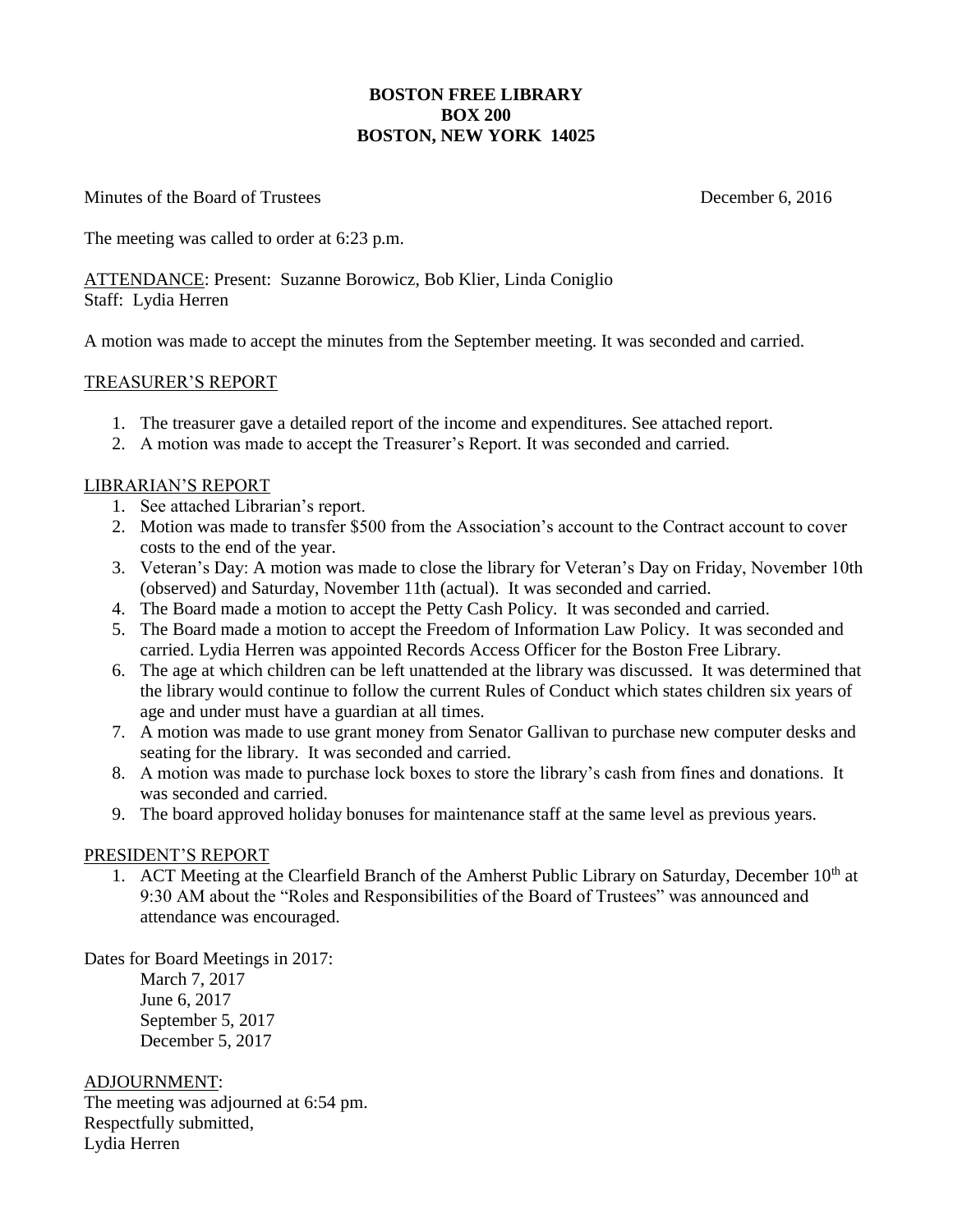# Treasurer's Report

| <b>Checking Account:</b>                                   |                                                                                                                                                                              |                                                 | \$13,417.96                                                                                                   |
|------------------------------------------------------------|------------------------------------------------------------------------------------------------------------------------------------------------------------------------------|-------------------------------------------------|---------------------------------------------------------------------------------------------------------------|
| CD #768375-031<br>CD #87988-031<br><b>Savings Account:</b> |                                                                                                                                                                              | Maturity Date 1/8/17:<br>Maturity Date 2/28/17: | \$1,781.60<br>\$13,184.28<br>\$9,911.33                                                                       |
| <b>Total:</b>                                              |                                                                                                                                                                              |                                                 | \$24,877.21                                                                                                   |
| Revenue:                                                   | Donations:<br>Fundraising:                                                                                                                                                   | \$2,307.00<br>\$2,063.09                        |                                                                                                               |
| Total                                                      | Grant:                                                                                                                                                                       | \$3,054.04<br>\$7,424.13                        |                                                                                                               |
| Expenses:<br>Total:                                        | Computers<br>Dues & Subscriptions<br>Fees (Hurwitz & Fine):<br>Maintenance:<br>Misc (Eagle Scout Project, Library Overage):<br>Postage & Delivery:<br>Programs:<br>Supplies: |                                                 | \$2,065.96<br>\$20.00<br>\$432.18<br>\$233.00<br>\$789.50<br>\$246.85<br>\$1,075.00<br>\$189.81<br>\$5,052.30 |
| 2016 Overall Total:                                        |                                                                                                                                                                              |                                                 | \$2,371.83                                                                                                    |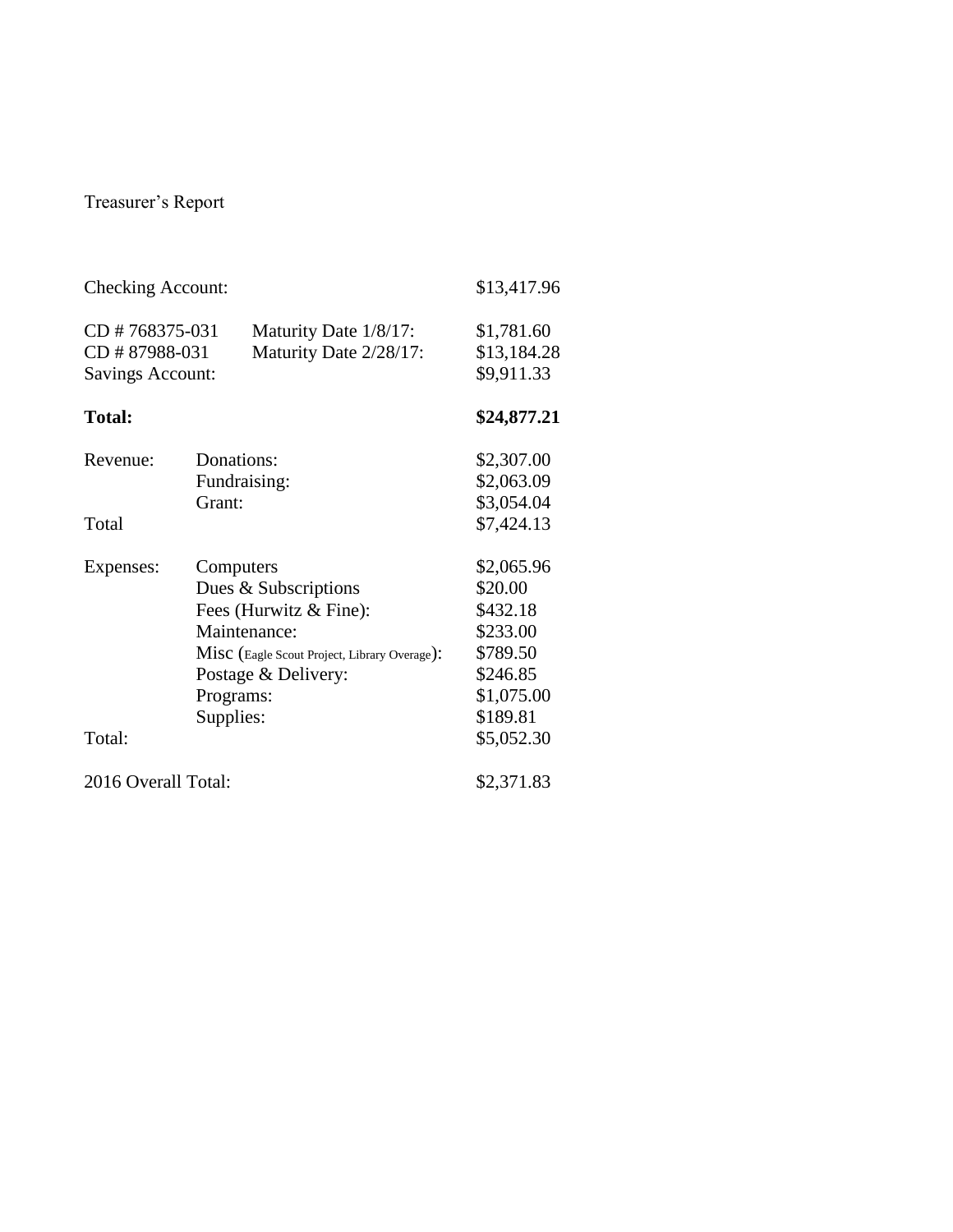## Librarian's Report – December 6, 2016

- 1. Contract Account Balance: \$2,239.14
- 2. Payroll Report: As of Pay Period 21 Boston is projected to be within the Central provided budget for staffing with a small annual ending balance of \$1,780.20. This is the typical projected ending balance at this point when compared to previous years.
- 3. System Paid Expenses Report: As of September 30, 2016 Boston is projected to be well within the System Paid expenses for 2016. This report includes wages, benefits, retirement, natural gas, electricity, and phone lines.
- 4. Contract Account is estimated to be -\$1400 for the year due to a combination of factors. This account uses Central's estimate of our fine revenue (which is down across the system due to online payment options) to cover the costs of maintenance, garbage, sewer, water, insurance, postage, and mileage. Our fine revenue is down by nearly \$1,000 this year (which does not yet include December). In addition, this year's garbage costs exceeded our budgeted amount by \$400. We had the following repairs and updates beyond our typical expenses:

Fire Extinguishers \$190 Sink Faucet \$45 Light Bulb Covers (for safety) \$153 Exit Signs \$425

What this means is that we will have to supplement the contract account out of the association account to make up this difference.

I am also in the process of determining whether we have any better options for garbage disposal and insurance. I have been in contact with the Town of Boston and Traveler's insurance.

- 5. The Town of Colden has agreed to provide the library with \$500 which is intended to be provided on an annual basis to be used to provide community service. Thank you letters have been sent.
- 6. Veteran's Day Schedule- Veteran's Day falls on Saturday November 11<sup>th</sup>. The union observed holiday is Friday November  $10<sup>th</sup>$ . Most libraries will be closed on Friday to observe the holiday but open on the actual holiday. Some are concerned about how veterans might view being open on the actual holiday.
- 7. Fall Programming Totals:

This fall we had 13 special programs and 10 story hours with a total attendance of 524 people plus outreach with the Boston Seniors and Colden Art Festival totaling another 231 people. We have 2 more story times and one Maker Friday scheduled in December.

8. Upcoming Programs for the Spring: We are currently planning for a busy spring continuing story time on Tuesday evenings, Maker Fridays for ages 7 and up one Friday a month, and special programs from Earth Spirit on animal tracks, Wende Essrow, Botanical Gardens, and more to be determined.